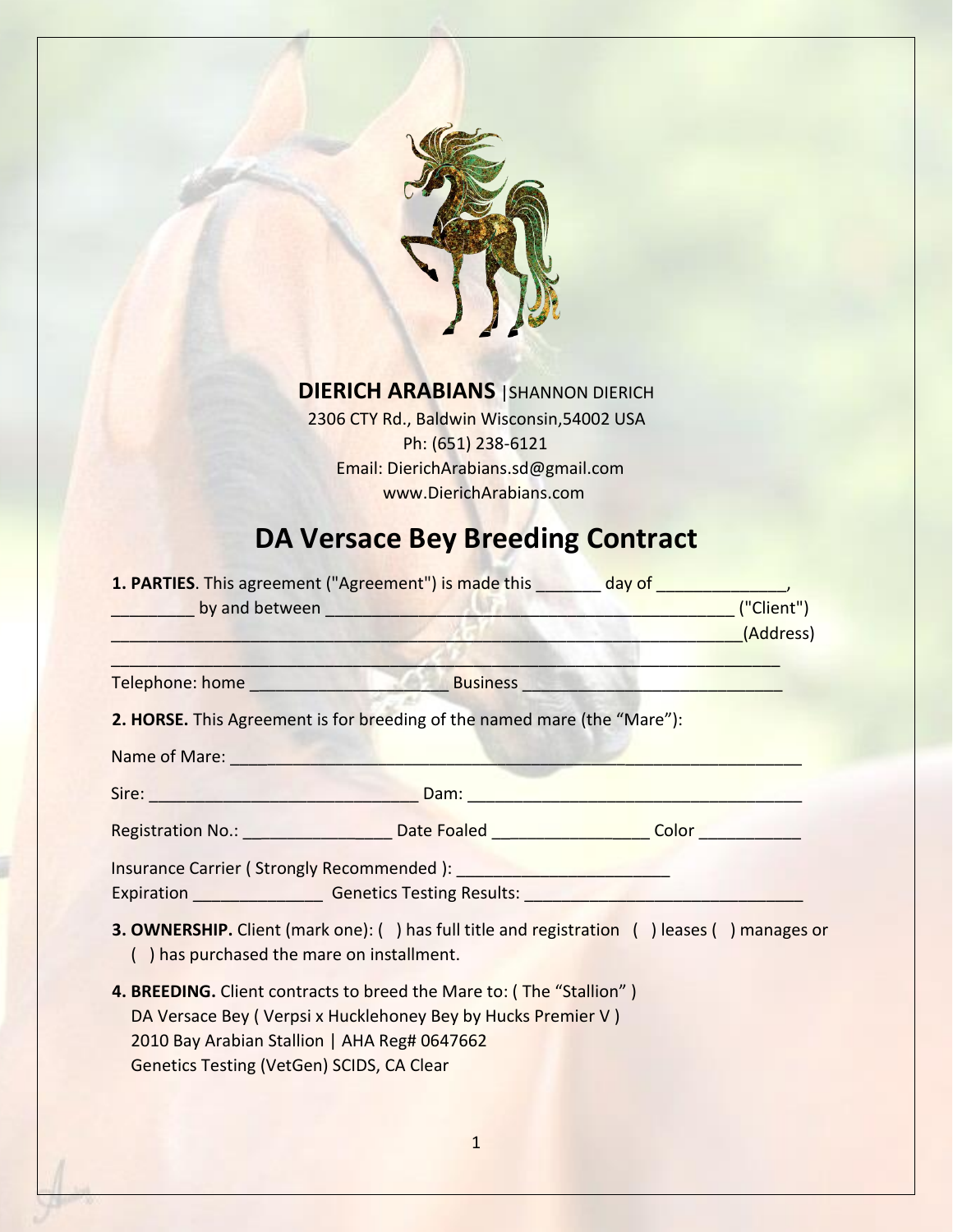The Stallion will stand at telephone # The stud fee for client listed above for the breeding years\_\_\_\_\_\_\_\_\_ to \_\_\_\_\_\_\_\_\_\_\_\_\_\_\_ is  $\frac{1}{2}$  / USD . A non-refundable booking fee of  $(5 \quad .00)$  for the breeding is due and payable on execution of this contract. The balance of the stud fee must be paid prior to the first shipment of semen or before live cover may commence. All Breeding fees are non-refundable

### **4.A – This breeding contract is for:**

- ( ) Shipped Semen
- ( ) Live Cover ( At Stillwater Vet Clinic ONLY )

#### **4.B – BREEDING SEASON**

- **-** Dierich Arabians breeding season is open from March 1<sup>st</sup> July 1st
- A two (2) week preliminary notice is required for semen shipment for preparation.

#### **4.C – SHIPPED SEMEN DETAILS**

 Mare owner MUST give the stallion owner at least 24 hours' notice of needing shipped semen. All fees must be paid for in full prior to first semen shipment or before live cover may commence. Stallion owner is not responsible for lost, damaged or delayed semen shipments.

- **5. BOARDING / MARE CARE / MISC. FEES**. Mares that have selected live cover at Stillwater Vet Clinic or are there for artificial insemination will pay Stillwater Vet Clinic directly. To set up an account with them please call (651) 770-6167. Mare owner is responsible for all vet fees incurred including stallion costs. Mare owner shall incur a *haul in charge* of the stallion at \$50.00 and a \$46.00 *overnight fee* if stallion has to stay at Stillwater Vet Clinic for collection or Live Cover. Stallion owner strongly recommends that the mare owner does follow up care after initial semen insemination, after 17 days of being bred. Stallion owner also recommends that a Rhino Vaccination be given at 5-7-9 months plus all regular shots and recommended worming. Stallion owner is not responsible for any mare not conceiving ot aborting during pregnancy. At the time of registering the foal, A \$35.00 *transported/stored semen service certificate fee* will be charged to the mare owner.
- **6. LIVE FOAL GUARANTEE.** Dierich Arabians gives with this breeding contract a Live Foal Guarantee which is defined as one who stands and nurses without assistance resulting from this breeding. The stallion owner must be notified within 7 days and a certificate from the vet if the foal does not stand and nurse or the mare slips the foal. Rebreeding is a guarantee for the original mare or another as agreed by both mare owner and stallion owner.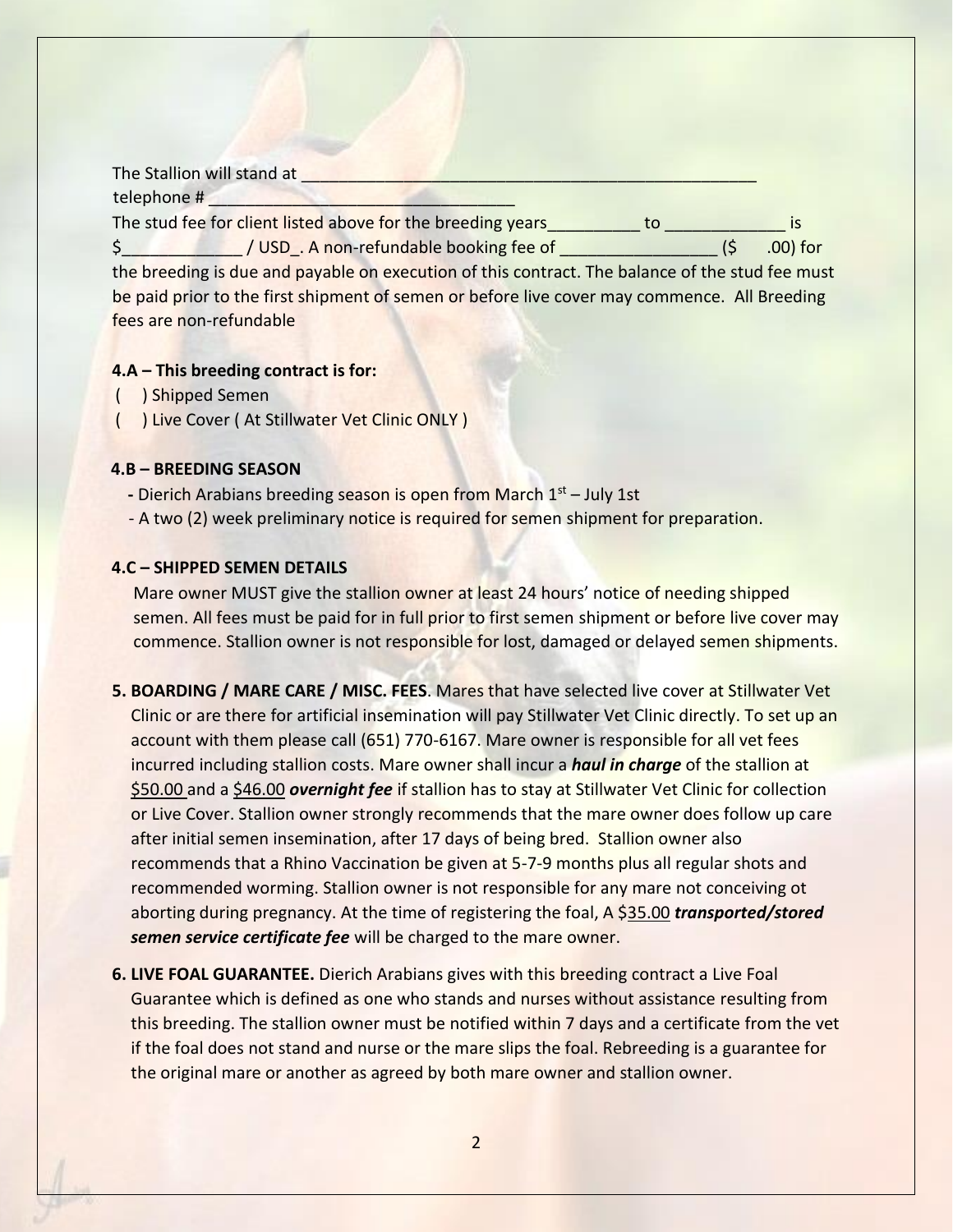**7. STALLION GUARANTEE AND PROMOTION.** Should the Stallion be unavailable for medical reasons including infertility, as substantiated by a veterinarian, or by death, Dierich Arabians shall substitute with another stallion standing at Dierich Arabians. Client agrees that Dierich Arabians, at its sole discretion, may show or promote the stallion during the breeding season, and the Stallion may be temporarily unavailable during shows or promotions. The mare owner will have three (3) attempts to breed said mare (the mare owner is responsible for all collection, shipping, haul in charge, and any overnight fees PER BREEDING). If the mare does not check in foal the stallion owner will require a breeding soundness examination at the mare owners' expense. \*\*\* Please note all stallions are checked yearly for semen count and stallion fitness examination by a licensed reproduction veterinarian.

#### **8. SPECIAL MARE DISCOUNT / MULTI MARE DISCOUNT**.

#### [ Apply to this contract ( ) Stallion Owner initial only ]

Dierich Arabians offers special breeding discounts to champion mares of Regional or National champion status. Show record must accompany this breeding contract and verified by AHA. Record MUST be at least Top Ten or higher in mare halter or performance either Open or AATH. Discounts for:

Please check one that applies

#### \*Champion Mare Discount ( )

() Regional champions TT or better receive 10% off of listed stallion fee in breeding contract ( ) National TT or better receive 20% off of listed stallion fee in breeding contract. THIS APPLIES TO **EXECUTE BREEDING SEASON ONLY!** 

#### \*Multiple Mare Discount ( )

Purchase more than one (1) breeding and receive a 25% off discount of the total price of each other consecutive breeding fee.

( ) Please check if purchasing more than one breeding.

Please list number of breedings purchasing **Example 20 and Series 10 and Series 20 and Series 20 and Series 20 and S** 

\*\*\* Please note above discounts will not be combined. Client must choose champion mare discount or multiple mare discount if multiple mares are being bred and are Regional TT champion or better show record.

**9. LIMITATION OF LIABILITY AND INDEMNIFICATION**. Client expressly recognizes the inherent risks associated with breeding. To the full extent permitted by law, and regardless of any negligence on its or their part, Dierich Arabians and their subsidiaries, affiliates, breeding managers, agents, servants, and employees shall not be held liable for any sickness, disease, astray, theft, death, or injury suffered, nor for any other loss, damages or injury arising out of, or connected with breeding, or other services pursuant to the Agreement. Client fully understands, authorizes, and assumes the risks inherent in breeding, and acknowledges that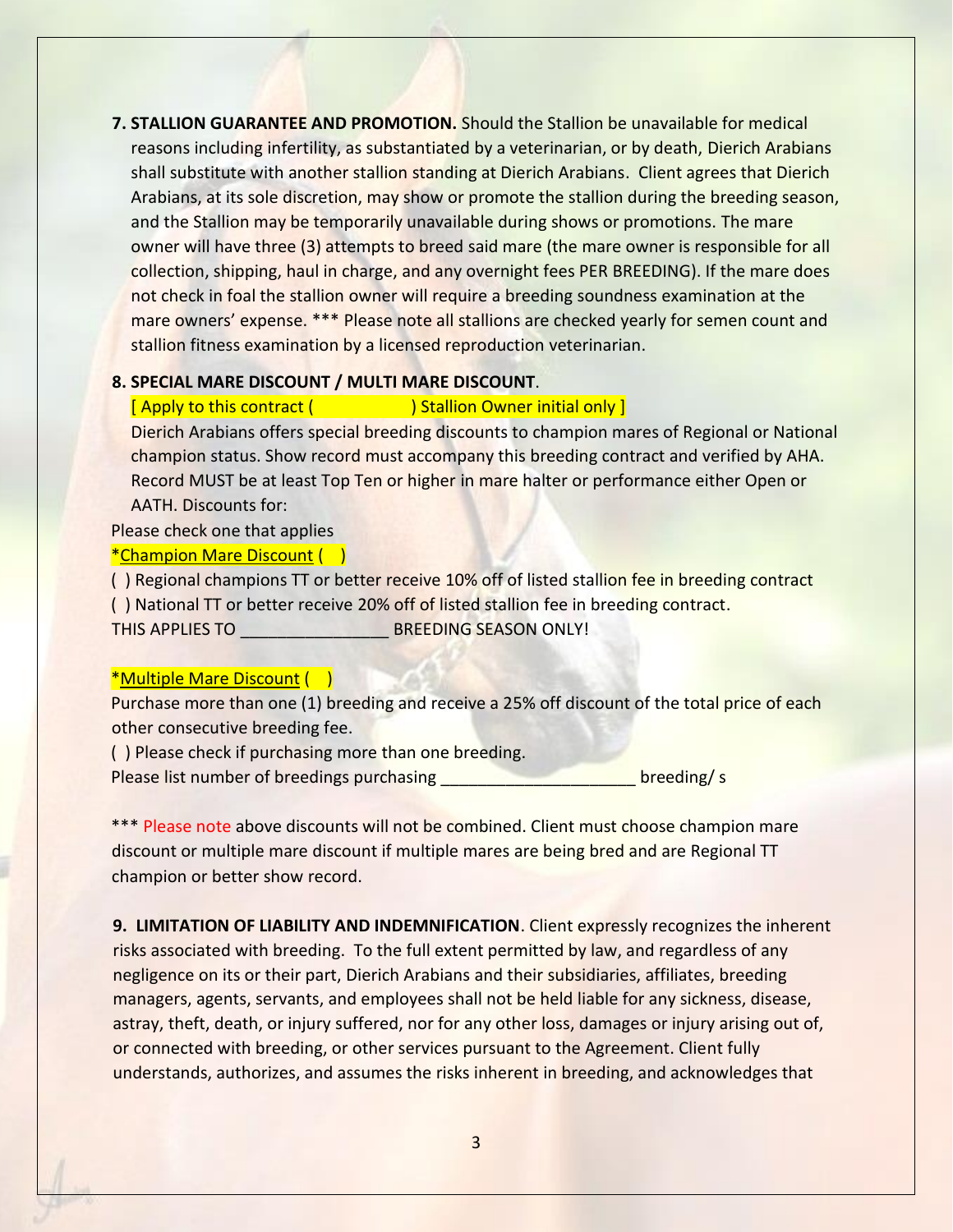mortality and other insurance is solely Client's responsibility. ALL IMPLIED WARRANTIES, INCLUDING MERCHANTABILITY AND FITNESS ARE HEREBY EXCLUDED. CLIENT EXPRESSLY WAIVES AND SHALL NOT BE ENTITLED TO ANY SPECIAL, INCIDENTAL, OR CONSEQUENTIAL DAMAGES. In no event shall Dierich Arabians, or their subsidiaries, affiliates, breeding managers, agents, servants, and employees be liable upon any claim or cause under or relating to this Agreement in an amount that exceeds the total of fees paid by Client to Dierich Arabians. Dierich Arabians shall not be held liable for any personal injury or disability which the Client or his/her agents, representatives, or family may receive while on the premises Dierich Arabians of Client agrees to effectively indemnify and hold Dierich Arabians harmless for any claim, damage, illnesses, or injury caused or suffered by the Mare, for any claim by a buyer of the Mare, and for any claim by any third party visiting Dierich Arabians at the invitation of Client. Client agrees to pay all expenses and attorney's fees incurred Dierich Arabians by in defending any such claim.

**9. NONASSIGNABILITY.** Client may not assign any rights or delegate any duties under this contract without the written consent of Dierich Arabians.

**10. REBREEDING.** Mares not checked in foal in a given year may be rebred in the next consecutive year for no re-breed charge. All fees incurred with re-breed are at mare owners expense. If no attempt to rebreed is made in the following consecutive year Dierich Arabians may, at its sole discretion, terminate the breeding contract or require substitution of the Mare.

**11. ENTIRE AGREEMENT, CONSTRUCTION, JURISDICTION, AND ATTORNEY'S FEES**. This Agreement contains the entire understanding of the parties concerning its subject matter and may be modified only in writing signed by both parties. Headings are for convenience only and not part of this contract. The invalidity or unenforceability of any term or provision shall not affect the validity or enforceability of the remainder. This contract shall be construed and governed by the laws of \_United States\_. Jurisdiction and venue for all disputes connected with this Contract shall be proper only in \_St. Croix\_\_ county, \_Wisconsin\_State. If a lawsuit is filed with respect to this Contract, the prevailing party shall be entitled to collect all reasonable attorneys' fees, expenses and costs.